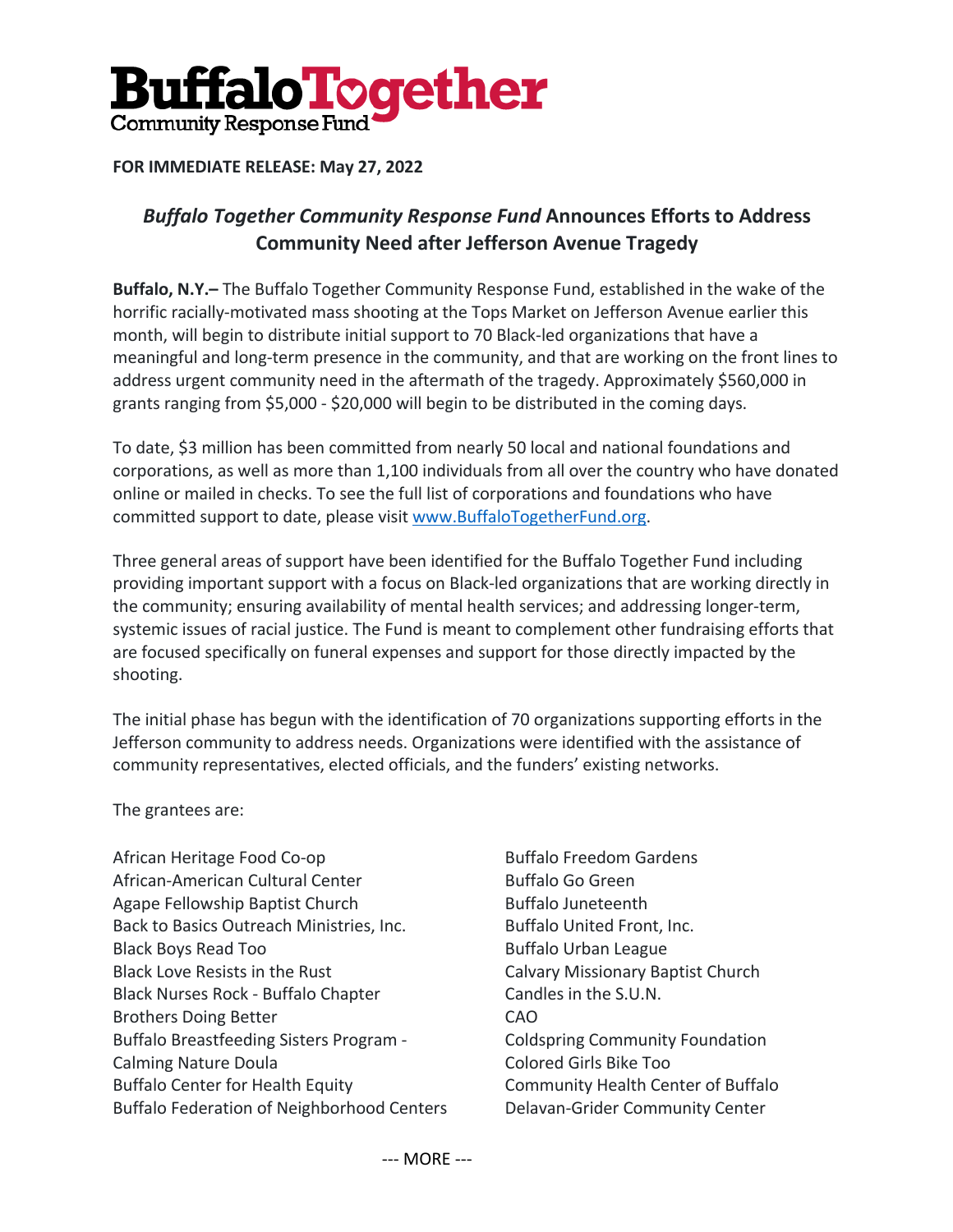Durham's Maternal Stress-Free Zone Elim Christian Fellowship Erie County Restorative Justice Coalition Every Bottom Covered F.A.T.H.E.R.S. Feed Buffalo First Shiloh Baptist Church Food for the Spirit Fostering Greatness G.I.R.L.S. Sports Foundation, Inc. Greater Eastside Field of Dreams Block Club Greater Works Christian Fellowship Group Ministries HOME Home Beneath Our Feet Humboldt Parkway Baptist Church Impacted Families Project King Urban Life Center Lincoln Memorial Methodist Church MAD Dads of Buffalo Masten Block Club Coalition Most Valuable Parents (MVP) of Buffalo NAACP National Federation for Just Communities Northland Workforce Training Center

OES Naomi Chapter #10 Omega Mentoring Program Open Buffalo Our Mommie Village and Vegan Village Project Lee Ministries Project Mona's House Resource Council of WNY Restore Our Community Coalition Rooted In Love Second Chance Ministries St Luke African Methodist Episcopal Zion Church Stop the Violence Foundation Taste of Faith Food Pantry: True Bethel Baptist Church The Black Chamber of Commerce of WNY The Exchange at Beverly Gray The Upper Room Church of God in Christ Tru-Way Community Center Upward Design for Life VOICE Buffalo Wakanda Alliance Program We R Buffalo Strong Willie Hutch Jones Educational and Supports Program

The Buffalo Together Fund is a collaboration of 14 local funders coordinated by the Community Foundation for Greater Buffalo and United Way of Buffalo & Erie County. It was built upon a collective desire to address urgent needs in our community, long-term community rebuilding, and systemic issues that have marginalized communities of color. While still in the early stages of development, the group will listen, learn and engage with the Black community to develop specific guiding principles and processes for directing the Fund's resources for additional phases of the Fund's work.

"There was a collective desire by the funding community to come together to support our Jefferson community in the wake of this horrific racially-motivated hate crime, and we recognized that our first priority was to start with support for Black-led organizations that are on the frontlines serving critical needs, often with unequitable resources," said Clotilde Perez-Bode Dedecker, President and CEO of the Community Foundation for Greater Buffalo. "We are committed to engaging with the community going forward to address long-term rebuilding."

"Convening partners and activating resources in the face of community crisis is what United Way was built to do," says Michael Weiner, President & CEO, United Way of Buffalo & Erie County. "These initial investments are the first step in a community-led process of listening, learning and rebuilding, made possible by an outpouring of generous support from our community."